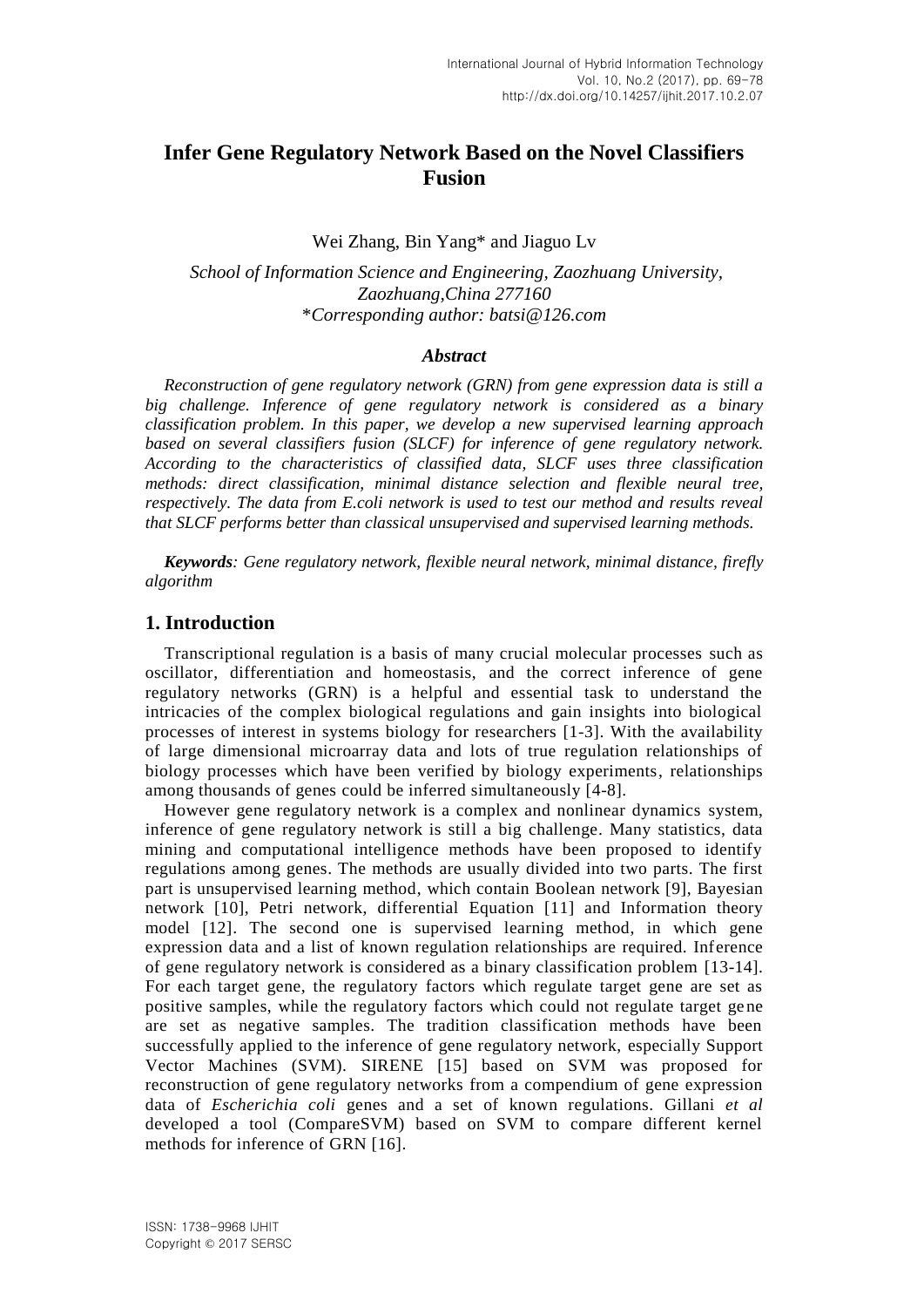In the supervised learning algorithm, a set of known regulations which are verified by biology experiments from public datasets such as RegulonDB, TRRD and KEGG, are required as the training data. But the gene regulatory network is a sparse network, and only a tiny fraction of the candidate regulators are expected to be true regulators for target gene, so this will cause that the number of positive samples is less than the number of negative samples. In some cases, the number of positive samples is zero. This unbalanced problem of training set could affect the performance of traditional classifiers and raise the time complexity.

In this paper, a new supervised learning method based on several classifiers fusion (SLCF) is proposed to infer gene regulatory network. In SLCF, firstly the train set is analyzed with the known regulation relationships. Secondly according to the number of positive and negative samples, SLCF divides three cases to identify regulations among genes. If the number of positive samples is zero, the test sample is directly classified as negative class. If the ratio of positive samples is relatively small, the simple classification method based on minimal distance selection is used. In other cases, the flexible neural tree is proposed to resolve the binary classification problem. The gene express data from E.*coli* network is used to test the performance of SLCF.

The paper is organized as follows: Section 2 gives the materials and methods. Section 3 presents some experiments for construction of gene regulatory networks. Some concluding remarks are presented in Section 4.

## **2. The Materials and Methods**

## **2.1. Flexible Neural Tree**

Flexible neural tree (FNT) model was proposed by Chen, which has been widely applied to solve classification problems such as intrusion detection, breast caner identification [17].

#### **2.1.1. Flexible Neural Instructor**

The used function set  $F$  and terminal instruction set  $T$  for creating a FNT model<br>  $S = F \bigcup T = \{\pm_2, \pm_3, ..., \pm_N\} \bigcup \{x_1, x_2, ..., x_n\}.$  (1) are described as follows:

$$
S = F \cup T = \{+_2, +_3, \dots +_N \} \cup \{x_1, x_2, \dots, x_n\}.
$$
 (1)

Where  $\overline{f}$  denotes non-leaf node's instruction taking *i* arguments and  $\overline{x}$  is leaf

node's instruction taking no arguments. The output of a non-leaf node  $+_{i}$  is calculated as a flexible neural operator (Figure 1), which could be calculated as follows.



**Figure 1. A Flexible Neuron Operator**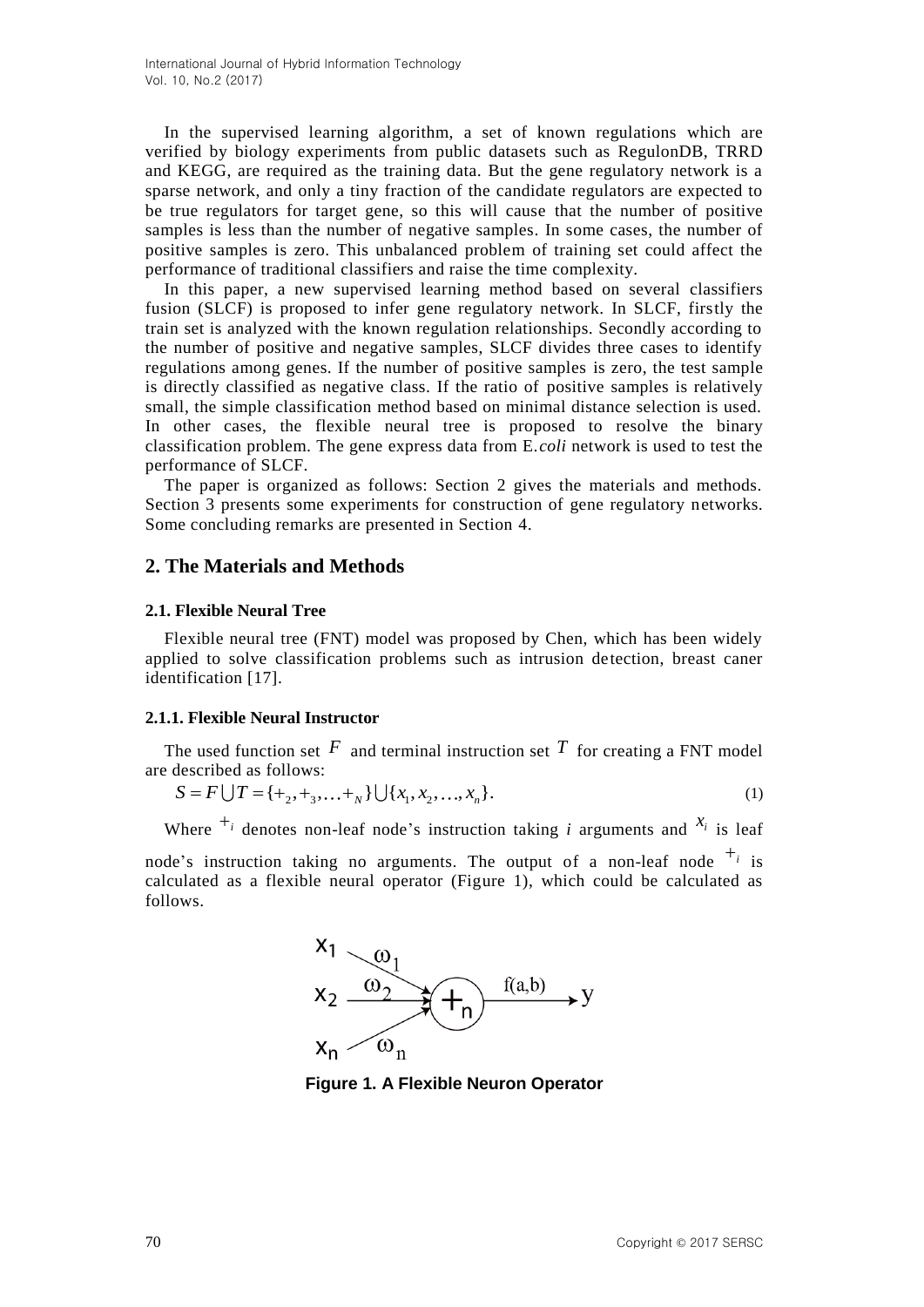$$
net_{i} = \sum_{j=1}^{i} w_{j} x_{j},
$$
  
\n
$$
out_{i} = f(a_{i}, b_{i}, net_{i}) = e^{-\left(\frac{net_{i} - a_{i}}{b_{i}}\right)^{2}}.
$$
\n(2)

Where  $w_j$  is weight,  $x_j$  is the input to node  $x_j$ ,  $f(x_j)$  is the flexible activation function, two adjustable parameters  $a_i$  and  $b_i$  are randomly created as flexible activation function parameters.

In the FNT, every node is selected randomly from the predefined instruction/operator sets *S*. If a leaf node is selected, this branch is terminated. If a

non-leaf node  $\overline{t_i}$  is selected, *i* children are created in the next layer (do not exceed pre-defined maximum depth of FNT). A typical flexible neural tree model is shown as Figure 2.



**Figure 2. An Example of Flexible Neural Tree Model**

## **2.1.2. Structure Optimization**

Finding an optimal or near-optimal neural tree is formulated as an evolutionary search process. In this paper, we use three neural tree variation operators: mutation, crossover and selection. The detailed process of three operators is introduced in Ref [18].

### **2.1.3. Parameters Optimization**

Firefly algorithm (FA) is an efficient optimization algorithm which was proposed by Xin-She Yang in 2009 [19]. It is very simple, has few parameters and easy to apply and implement, so this paper uses firefly algorithm to optimize the parameters of FNT model.

Firefly algorithm is the random optimization method of simulating luminescence behavior of firefly in the nature. The firefly could search the partners and move to the position of better firefly according to brightness property. A firefly represents a potential solution. In order to solve optimization problem, initialize a firefly vector  $[x_1, x_2,...,x_n]$  (*n* is the number of fireflies). As attractiveness is directly

 $Copyright © 2017 SERSC$  71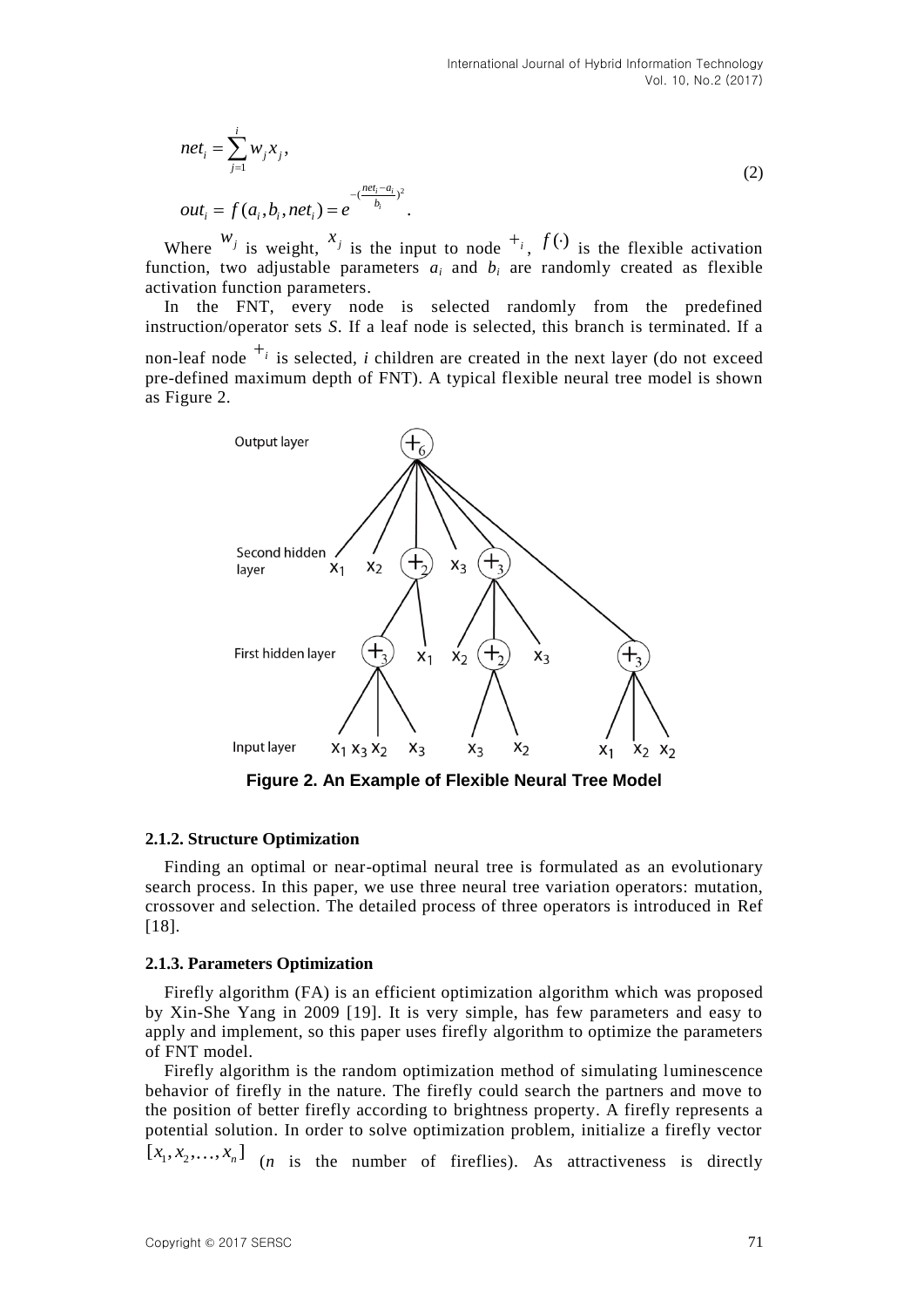proportional to the brightness property of the fireflies, so always the less bright firefly will be attracted by the brightest firefly.

The brightness of firefly *i* is computed as

$$
B_i = B_{i0} * e^{-\gamma r_{ij}} \tag{3}
$$

Where  $B_{i0}$  represents maximum brightness of firefly *i* by the fitness function as  $B_{i0} = f(x_i)$ ,  $\gamma$  is coefficient of light absorption, and  $r_{ij}$  is the distance factor

between the two corresponding fireflies *i* and *j*. The movement of the less bright firefly toward the brighter firefly is computed by  $x_i(t+1) = x_i(t) + \beta_i(x_j(t) - x_i(t)) + \alpha \varepsilon_i$  (4)

$$
x_i(t+1) = x_i(t) + \beta_i(x_j(t) - x_i(t)) + \alpha \varepsilon_i
$$
\n<sup>(4)</sup>

Where  $\alpha$  is step size randomly created in the range [0, 1], and  $\varepsilon_i$  is Gaussian distribution random number.

#### **2.2. Minimal Distance Selection**

In the classifier problem, the unbalance data problem could lead to low accuracy of tradition classifiers. Thus we use minimal distance to measure the similarity between train and test datasets. Suppose that the train data  $(x_1 c_1; x_2 c_2; ...; x_m c_j)$ which are divided into *j* classes. Test data is  $(y_1, y_2, \ldots, y_n)$ . For each test data  $y_i$ which are divided into *j* classes. Test data is  $(y_1, y_2, \ldots, y_n)$ . For each test data  $y_i$   $(i=1,2,\ldots,n)$ , compute  $\text{Min}\{F(x_1, y_i), F(x_2, y_i), \ldots, F(x_m, y_i)\}$ . If  $F(x_k, y_i)$  is the minimal, the test data  $y_i$  is classified as the same as the train data  $x_k$ .

Where  $F(\cdot)$  is the distance function and here we choose Euclidean distance and Pearson correlation coefficient.

Suppose that  $X$  and  $Y$  are two *n*-dimension vectors. Euclidean distance is the easiest to understand and calculate.

$$
ED(X,Y) = \sqrt{\sum_{i=1}^{n} (x_i - y_i)^2}
$$
\n(5)

Pearson correlation coefficient is used to reflect the linear correlation degree of two variables.

$$
PCC(X,Y) = \frac{Cov(X,Y)}{\sigma_X \sigma_Y}
$$
 (6)

Where  $Cov(X,Y)$  is the covariance of X and Y,  $\sigma_X$  is the standard deviation of *X* .

The final distance value is computed as follows.  
\n
$$
MD(X,Y) = \frac{ED(X,Y)}{1+|PCC(X,Y)|}
$$
\n(7)

#### **2.3. Ensemble Method**

Suppose that the number of the positive samples is  $N_{positive}$ , the number of the negative samples is  $N_{\text{negative}}$ , and the number of overall samples is  $N_{\text{all}}$ . The flowchart of SLCF is depicted in Figure 3.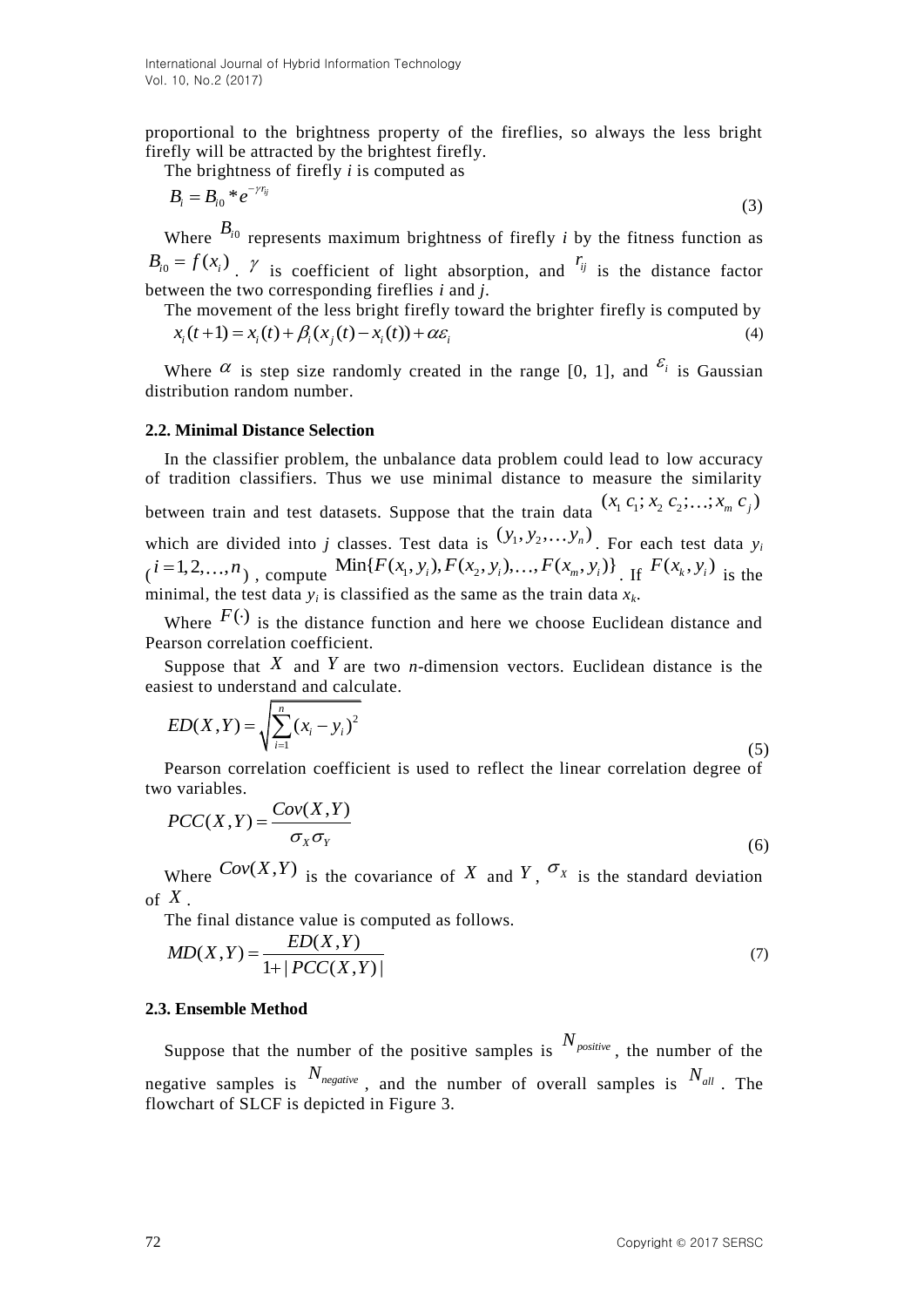

**Figure 3. The Flowchart of SLCF**

# **3. Experiments**

In this part, the expression data generated from sub network from *E.coli* network using three different experimental conditions (knockout, knockdown and multifactorial) are used to test our method [16]. This network contains 150 genes and 202 true regulations. To evaluate the performance of our method, we compare it with CLR (context likelihood to relatedness) [20], SVM [15] and FNT. The parameters in these methods are set by default.

Five criterions (sensitivity or true positive rate (TPR), false positive rate (FPR), positive predictive (PPV), accuracy (ACC) and F-score) are used to test the performance of the method. Firstly, we define four variables, *i.e.,* TP, FP, TN and FN are the number of true positives, false positives, true negatives and false negatives, respectively. Five criterions are defined as followed.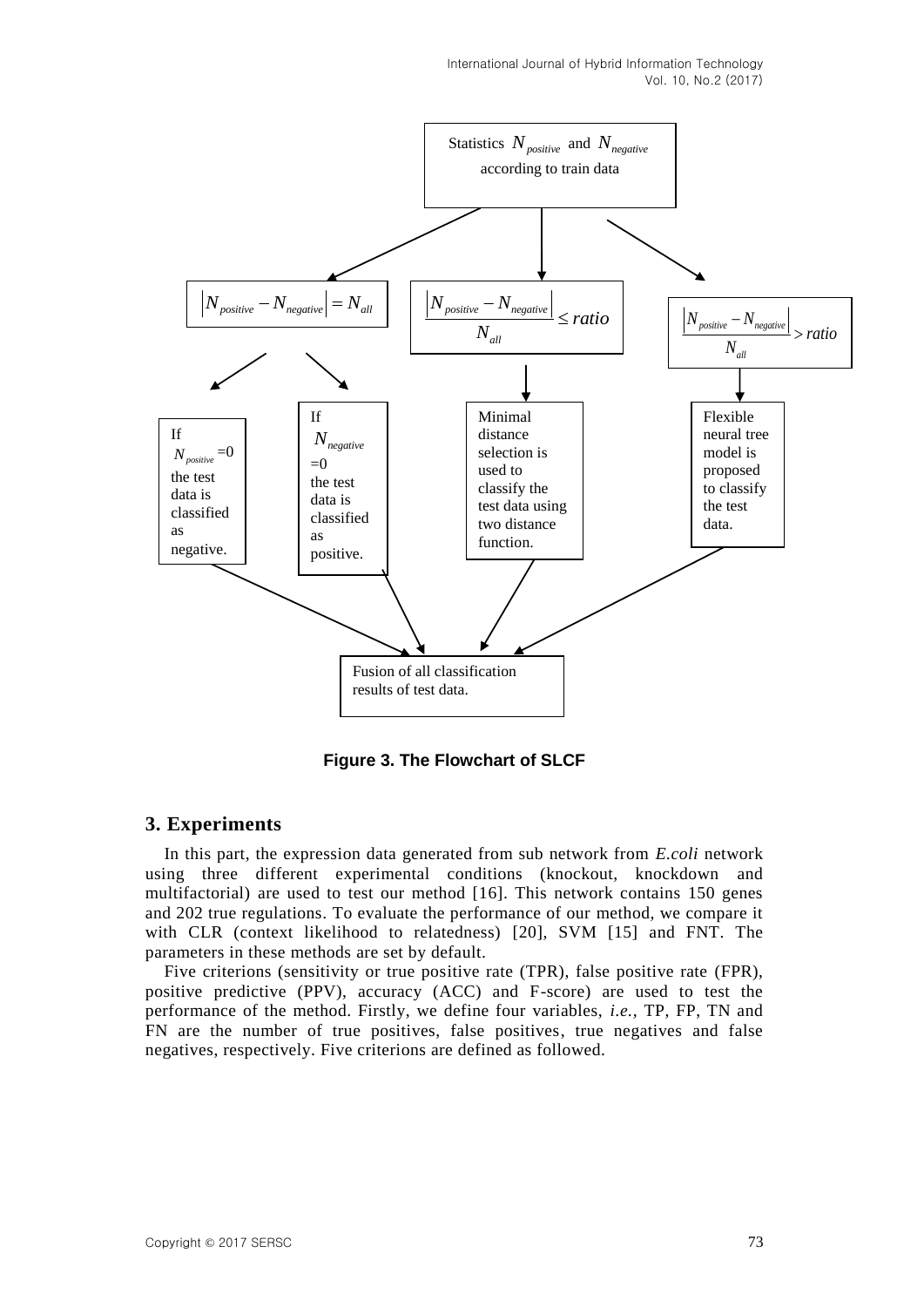International Journal of Hybrid Information Technology Vol. 10, No.2 (2017)

$$
TPR = TP / (TP + FN),
$$
  
\n
$$
FPR = FP / (FP + TN),
$$
  
\n
$$
PPV = TP / (TP + FP),
$$
  
\n
$$
ACC = (TP + TN) / (TP + FP + TN + FN),
$$
  
\n
$$
F - score = 2PPV * TPR / (PPV + TPR)
$$
 (8)

Through several runs, the results are listed in Table 1. From the results, we can see that supervised learning methods (SVM, FNT and SLCF) perform better than unsupervised learning methods (CLR and GENIE) except that CLR has the highest sensitivity (TPR) with multifactorial data. SLCF has the highest F-score, which means that the inferred network achieves the optimal balance in terms of sensitivity and positive predictive rate (more true regulations and less false positive regulations).

In addition, to assess the effectiveness of our proposed method, the ROC curves obtained by SVM, FNT and SLCF on E.coli network with different experimental conditions are shown in Figure 3, Figure 4 and Figure 5 respectively. The results show that SLCF performs better than other popular supervised learning methods (SVM and FNT).

|                        |              | <b>TPR</b> | <b>FPR</b> | <b>PPV</b> | <b>ACC</b> | F-score |
|------------------------|--------------|------------|------------|------------|------------|---------|
| Knockout<br>data       | <b>CLR</b>   | 0.4356     | 0.3478     | 0.0114     | 0.6444     | 0.0222  |
|                        | <b>GENIE</b> | 0.4010     | 0.2515     | 0.0145     | 0.7387     | 0.0279  |
|                        | <b>SVM</b>   | 0.4554     | 0.0076     | 0.3552     | 0.9786     | 0.3991  |
|                        | <b>FNT</b>   | 0.5099     | 0.0085     | 0.3552     | 0.9783     | 0.4187  |
|                        | <b>SLCF</b>  | 0.5594     | 0.0092     | 0.3587     | 0.9783     | 0.4371  |
| Knockdown<br>data      | <b>CLR</b>   | 0.4406     | 0.3602     | 0.0111     | 0.6323     | 0.0217  |
|                        | <b>GENIE</b> | 0.4009     | 0.2925     | 0.0125     | 0.6984     | 0.0242  |
|                        | <b>SVM</b>   | 0.5198     | 0.0073     | 0.3962     | 0.9796     | 0.4497  |
|                        | <b>FNT</b>   | 0.5792     | 0.0089     | 0.3738     | 0.9784     | 0.4544  |
|                        | <b>SLCF</b>  | 0.6881     | 0.0089     | 0.4162     | 0.9795     | 0.5187  |
| Multifactorial<br>data | <b>CLR</b>   | 0.8168     | 0.3355     | 0.0219     | 0.6600     | 0.0427  |
|                        | <b>GENIE</b> | 0.3366     | 0.2931     | 0.1046     | 0.6973     | 0.0203  |
|                        | <b>SVM</b>   | 0.5445     | 0.0076     | 0.3971     | 0.9795     | 0.4593  |
|                        | <b>FNT</b>   | 0.6139     | 0.0079     | 0.4175     | 0.9798     | 0.4970  |
|                        | <b>SLCF</b>  | 0.6931     | 0.0087     | 0.4242     | 0.9798     | 0.5263  |

**Table 1. Comparison of Two Methods on E.Coli Network with Different Experimental Conditions**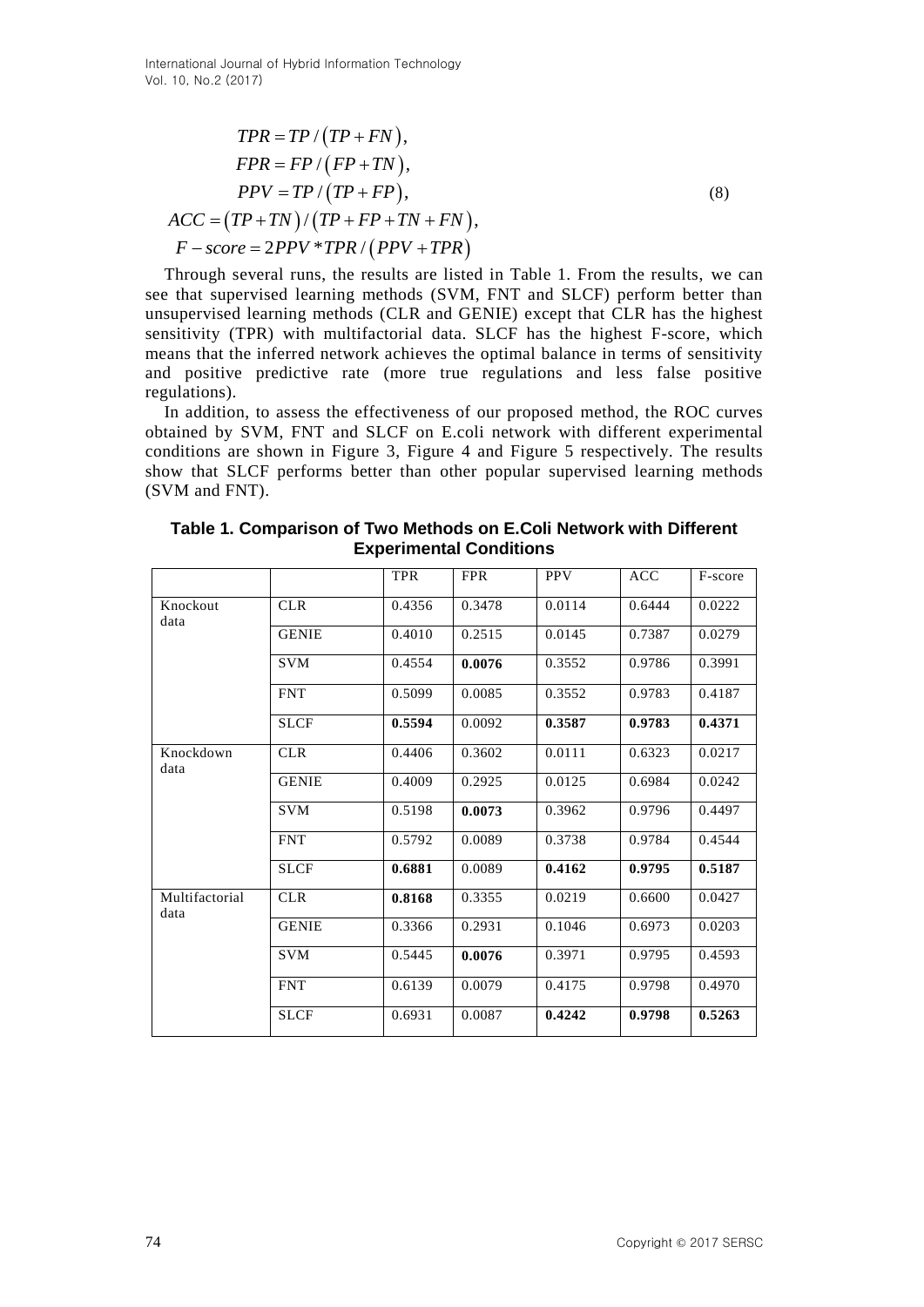

**Figure 4. ROC Curves of Three Methods with Knockdown Data**



**Figure 5. ROC Curves of Three Methods with Knockouts Data**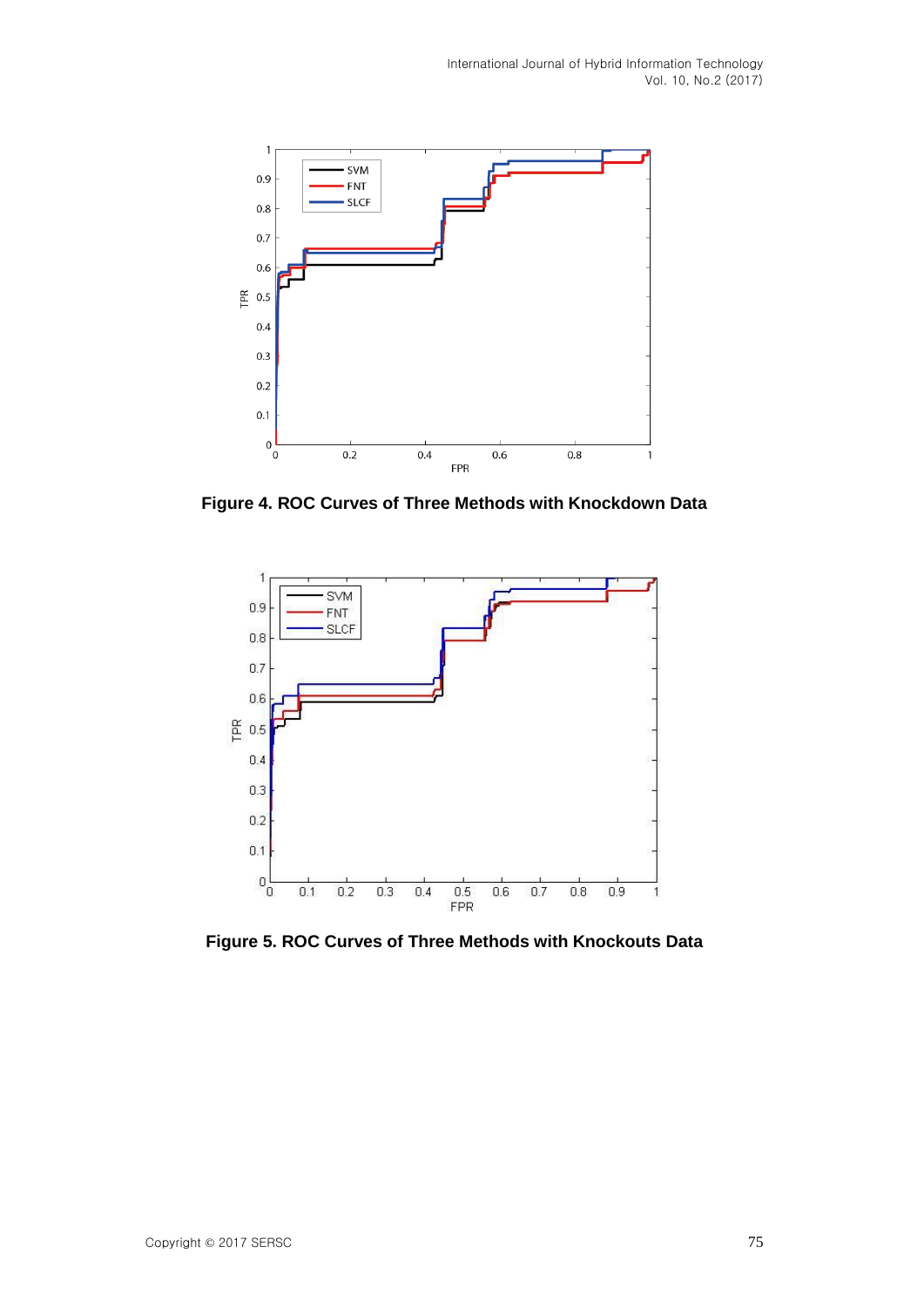

**Figure 6. ROC Curves of Three Methods with Multifactorial Data**

# **4. Conclusions**

To summarize, a new supervised approach based on the fusion of direct classification, minimal distance method and flexible neural tree is proposed for inference of gene regulatory network. The sub network with 150 genes from E.coli network is used to validate our method. TPR, FPR, PPV, ACC, F-score and ROC curves reveal that our method could gain higher accuracy for biological datasets (knockout, knockdown and multifactorial) than CLR, GENIE, SVM and FNT.

In the future, we will apply SLCF to more large-scale real gene regulatory network identification and develop the parallel program in order to improve the runtime.

# **Acknowledgements**

This work was supported by the PhD research startup foundation of Zaozhuang University (No.2014BS13), Zaozhuang University Foundation (No. 2015YY02), and Shandong Provincial Natural Science Foundation, China (No. ZR2015PF007).

# **References**

- [1] J. Wu, X. Zhao, Z. Lin and Z. Shao, "Large scale gene regulatory network inference with a multi-level strategy", Mol Biosyst., vol. 12, no. 2, **(2016)**, pp. 588-97.
- [2] S. Mandal, A. Khan, G. Saha and R.K. Pal, "Reverse engineering of gene regulatory networks based on S-systems and Bat algorithm", J Bioinform Comput Biol., vol. 4, **(2016)**, pp. 1650010.
- [3] N. Omranian, J.M. Eloundou-Mbebi, B. Mueller-Roeber and Z. Nikoloski, "Gene regulatory network inference using fused LASSO on multiple data sets", Sci Rep, vol. 6, **(2016)**, pp. 20533.
- [4] D.C. Ellwanger, J.F. Leonhardt and H.W. Mewes, "Large-scale modeling of condition-specific gene regulatory networks by information integration and inference", Nucleic Acids Res, vol. 42, no. 21, **(2014)**.
- [5] P. Vera-Licona, A. Jarrah, L.D. Garcia-Puente, J. McGee and R. Laubenbacher, "An algebra-based method for inferring gene regulatory networks", BMC Syst Biol., vol. 8, **(2014)**, pp. 37.
- [6] Y. Xie, R. Wang and J. Zhu, "Construction of breast cancer gene regulatory networks and drug target optimization", Arch Gynecol Obstet, vol. 290, no. 4, **(2014)** pp. 749-55.
- [7] C.A. Penfold, J.B. Millar and D.L. Wild, "Inferring orthologous gene regulatory networks using interspecies data fusion", Bioinformatics, vol. 31, no. 12, **(2015)**, pp. i97-105.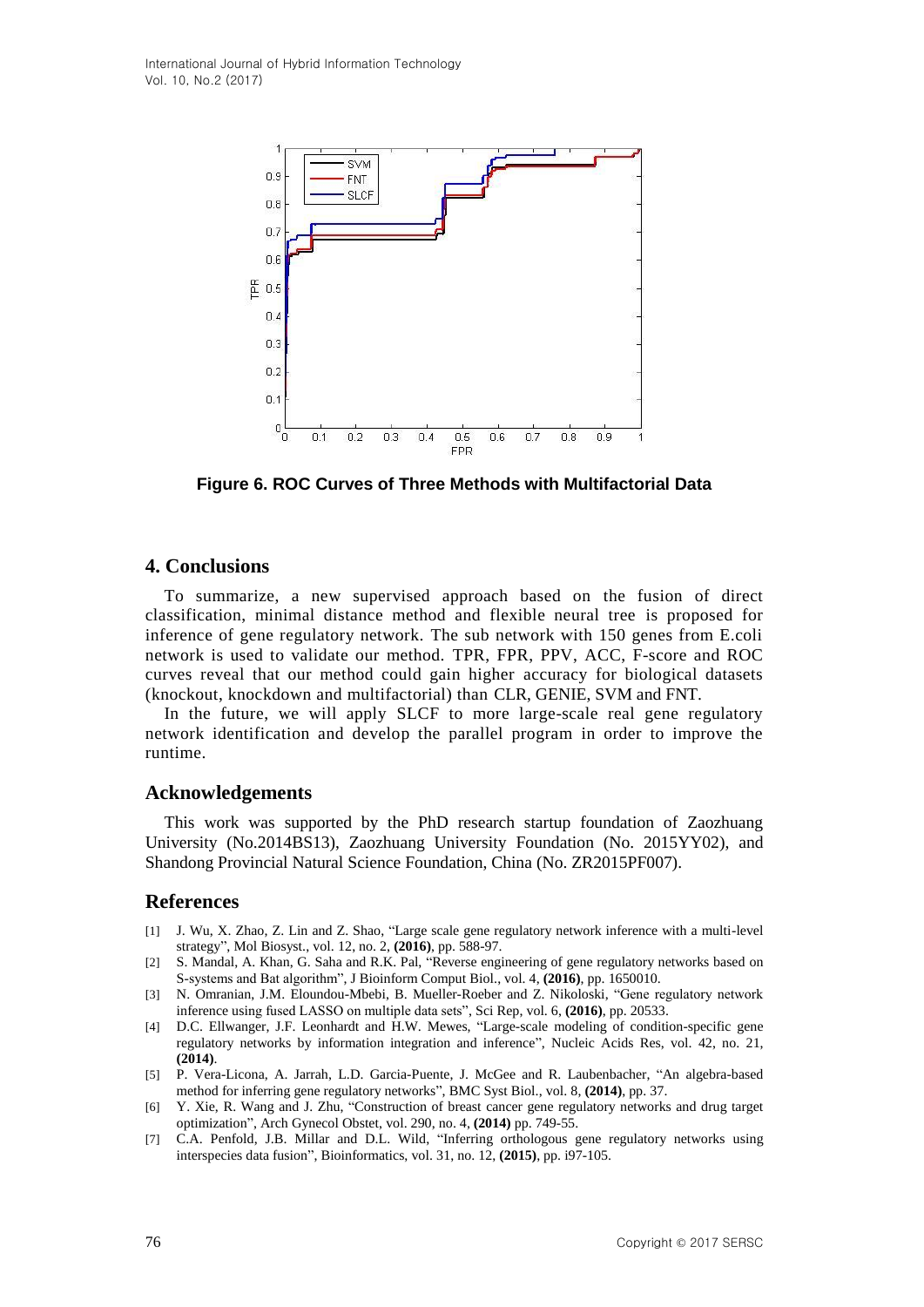- [8] B. Baur and S. Bozdag, "A canonical correlation analysis-based dynamic bayesian network prior to infer gene regulatory networks from multiple types of biological data", J Comput Biol., vol. 22, no. 4, **(2015)**, pp. 289-99.
- [9] M. Yang, R. Li and T. Chu, "Construction of a Boolean model of gene and protein regulatory network with memory", Neural Netw, vol. 52, **(2014)**, pp. 18-24.
- [10] E.S. Adabor, G.K. Acquaah-Mensah and F.T. Oduro, "SAGA: a hybrid search algorithm for Bayesian Network structure learning of transcriptional regulatory networks", J Biomed Inform, vol. 53, **(2015)**, pp. 27-35.
- [11] M. Sun, X. Cheng, J.E. Socolar, "Causal structure of oscillations in gene regulatory networks: Boolean analysis of ordinary differential equation attractors", Chaos, vol. 23, no. 2, **(2013)**, pp. 025104.
- [12] J. Wang, B. Chen, Y. Wang, N. Wang, M. Garbey, R. Tran-Son-Tay, S.A. Berceli, R. Wu, "Reconstructing regulatory networks from the dynamic plasticity of gene expression by mutual information", Nucleic Acids Res, vol. 41, no. 8, **(2013)**, pp. e97.
- [13] S.R. Maetschke, P.B. Madhamshettiwar, M.J. Davis and M.A. Ragan, "Supervised, semi-supervised and unsupervised inference of gene regulatory networks", Brief Bioinform, vol. 15, no. 2, **(2014)**, pp. 195- 211.
- [14] L. Cerulo, C. Elkan and M. Ceccarelli, "Learning gene regulatory networks from only positive and unlabeled data", BMC Bioinformatics, vol. 11, **(2010)**, pp. 228.
- [15] F. Mordelet and J.P. Vert, "SIRENE: supervised inference of regulatory networks", Bioinformatics, vol. 24, no. 16, **(2008)**, pp. i76-82.
- [16] Z. Gillani, M.S. Akash, M.D. Rahaman and M. Chen, "CompareSVM: supervised, Support Vector Machine (SVM) inference of gene regularity networks", BMC Bioinformatics, vol. 15, **(2014)**, pp. 395.
- [17] Y.H. Chen, B. Yang, J. Dong and A. Abraham, "Time series forecasting using flexible neural tree model", Inf. Sci., vol. 174, no. 3/4, **(2005)**, pp. 219–235.
- [18] Y.H. Chen, B. Yang and Q.F. Meng, "Small-time scale network traffic prediction based on flexible neural tree", Appl. Soft Comput., vol.12, **(2012)**, pp. 274–279.
- [19] X.S. Yang, "Firefly algorithms for multimodal optimization. Stochastic Algorithms: Foundations and Applications", Lecture Notes in Computer Sciences, vol. 5792, **(2009)**, pp. 169-178.
- [20] A.J. Butte, P. Tamayo, D. Slonim, T.R. Golub and I.S. Kohane, "Discovering functional relationships between RNA expression and chemotherapeutic susceptibility using relevance networks", Proc Natl Acad Sci USA, vol. 97, no. 22, **(2000)**, pp. 12182-12186.

#### **Authors**

**Bin Yang**, he is the teacher of Zaozhuang University. He has pursued his Ph.D. in School of Information Science and Engineering from Shandong University, Jinan, China. He received his B.Sc. and Master degree in School of Information Science and Engineering from University of Jinan. His research interests include hybrid computational intelligence and its applications in time-series prediction, system identification and gene regulatory network.

**Wei Zhang**, he is the dean of School of information science and engineering in Zaozhuang University. In 1996 he received the master degree in Qufu Normal University. His research interests include data mining, network traffic prediction and network security.